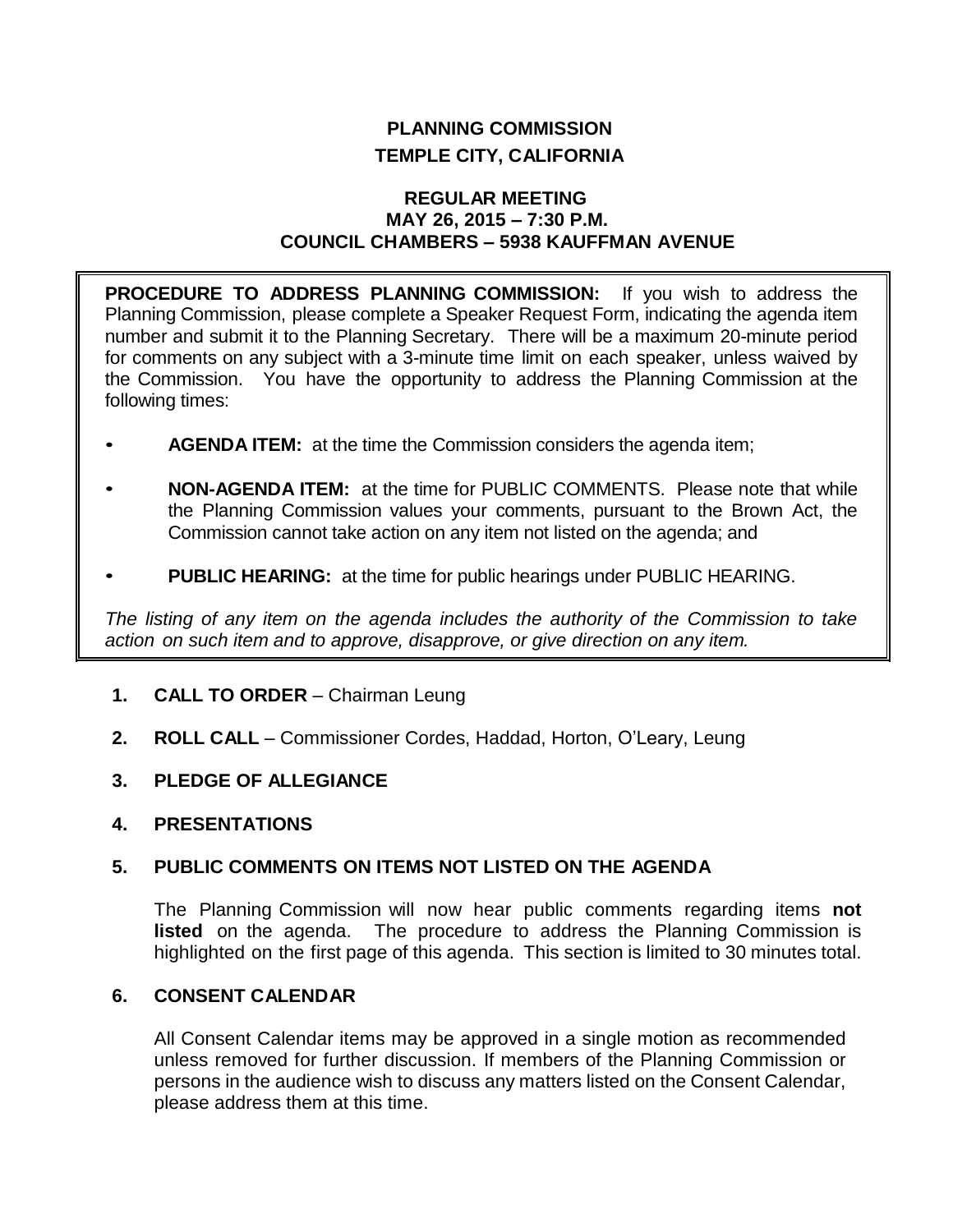Planning Commission Agenda May 26, 2015 Page 2 of 4

Recommendation: Approve Item A per recommendations.

## A. APPROVAL OF MINUTES

The Planning Commission is requested to review and approve:

1) Minutes of the [Planning Commission Meeting](http://ca-templecity.civicplus.com/DocumentCenter/View/3643) of April 28, 2015.

## **7. PUBLIC HEARING**

A. [A request for a Conditional Use Permit to establish a beauty salon/day spa](http://ca-templecity.civicplus.com/DocumentCenter/View/3642)  [specializing in facials.](http://ca-templecity.civicplus.com/DocumentCenter/View/3642)

The proposed beauty salon/day spa would primarily offer facial services, but would also be allowed to provide other non-massage beauty salon/day spa services, i.e., nail and hair services, waxing, electrolysis, etc. The subject property is located in the City's downtown commercial area on the south side of Las Tunas Drive, between Cloverly Avenue and Primrose Avenue. The property has a width of 25 feet and depth of 110 feet, with a total land area of 2,750 square feet. The property is designated as City Center Commercial (CC) District by the City's Downtown Specific Plan.

File Number: 150000079

Applicant: Twen Ma

Project Planner: Adam Gulick

Recommendation:

- 1) Open the Public Hearing item;
- 2) Accept any public testimony; and
- 3) Recommend that the Planning Commission approve the project.

#### **8. UNFINISHED BUSINESS** – None

- **9. NEW BUSINESS** None
- **10. COMMUNICATIONS** None

# **11. UPDATE FROM COMMUNITY DEVELOPMENT DIRECTOR**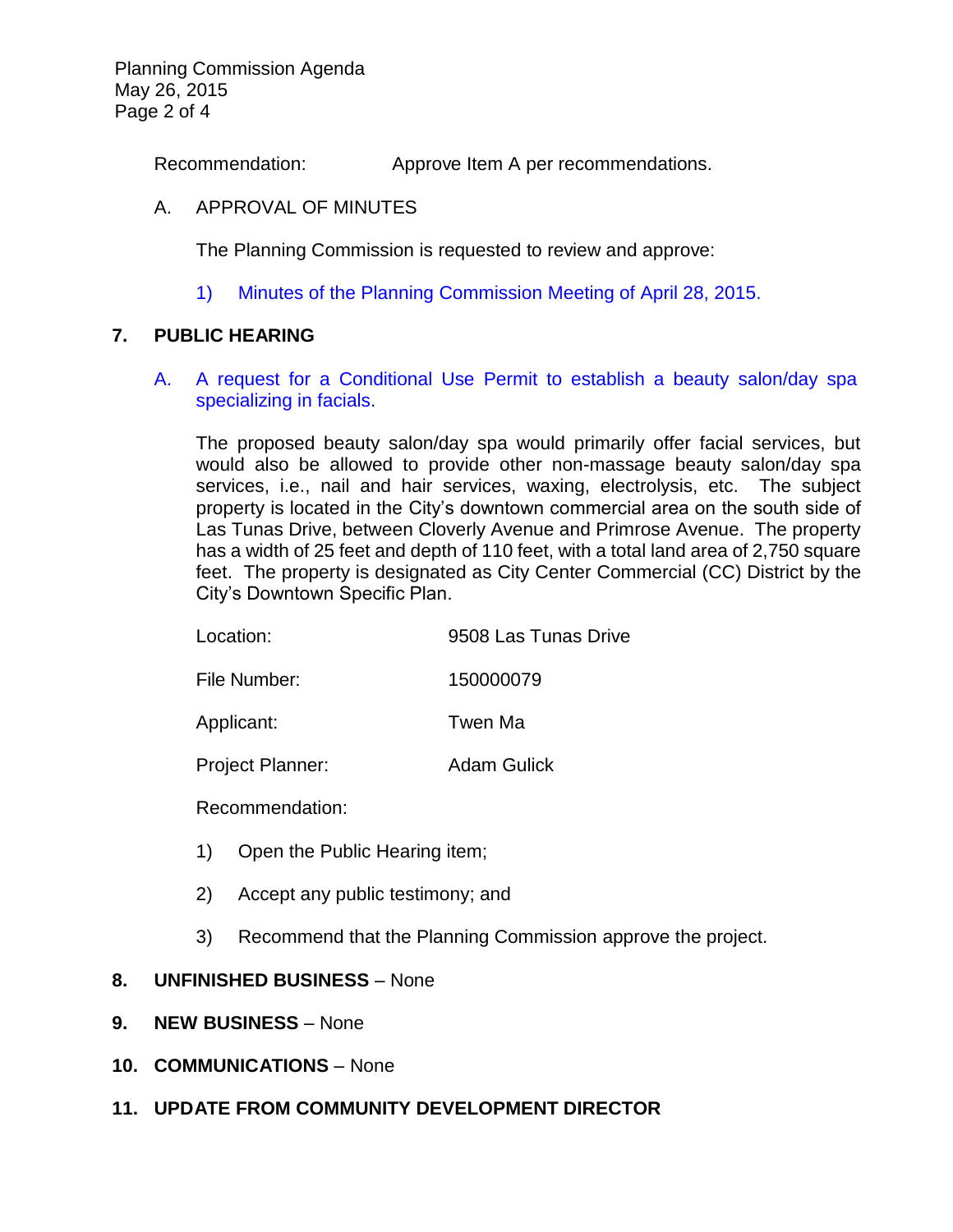Planning Commission Agenda May 26, 2015 Page 3 of 4

# **12. COMMISSION ITEMS SEPARATE FROM THE COMMUNITY DEVELOPMENT DIRECTORS REGULAR AGENDA**

- A. COMMISSIONER CORDES
- B. COMMISSIONER HADDAD
- C. COMMISSIONER HORTON
- D. VICE-CHAIRMAN O'LEARY
- E. CHAIRMAN LEUNG

The Planning Commission will now hear additional public comments regarding items **not listed** on the agenda. The procedure to address the Planning Commission is highlighted on the first page of this agenda.

#### **13. ADJOURNMENT**

## **NEXT REGULAR MEETING OF:**

| <b>CITY COUNCIL</b>                       | 7:30 P.M. JUNE 2, 2015  |
|-------------------------------------------|-------------------------|
| <b>PLANNING COMMISSION</b>                | 7:30 P.M. JUNE 9, 2015  |
| PARKS & RECREATION COMMISSION             | 7:30 P.M. JUNE 17, 2015 |
| <b>TRANSPORTATION &amp; PUBLIC SAFETY</b> |                         |
| <b>COMMISSION</b>                         | 7:30 P.M. JUNE 10, 2015 |
| PUBLIC ARTS COMMISSION                    | 7:00 P.M. JUNE 8, 2015  |

Notice: Staff reports or other written documentation relating to each item of business of this Agenda are available for viewing on the City's website at www.templecity.us and are on file in the Office of the Planning Division located at City Hall, 9701 Las Tunas Drive, Temple City, California, and available for review during regular office hours. Written documentation submitted to the Planning Commission after distribution of the agenda packet can be obtained at the Planning Division Office during regular office hours.

In compliance with the Americans with Disabilities Act, if you need special assistance to participate in this meeting, please contact the Planning Secretary at (626) 285-2171. Notification 48 hours prior to the meeting will enable the City to make reasonable arrangements to ensure accessibility to this meeting.